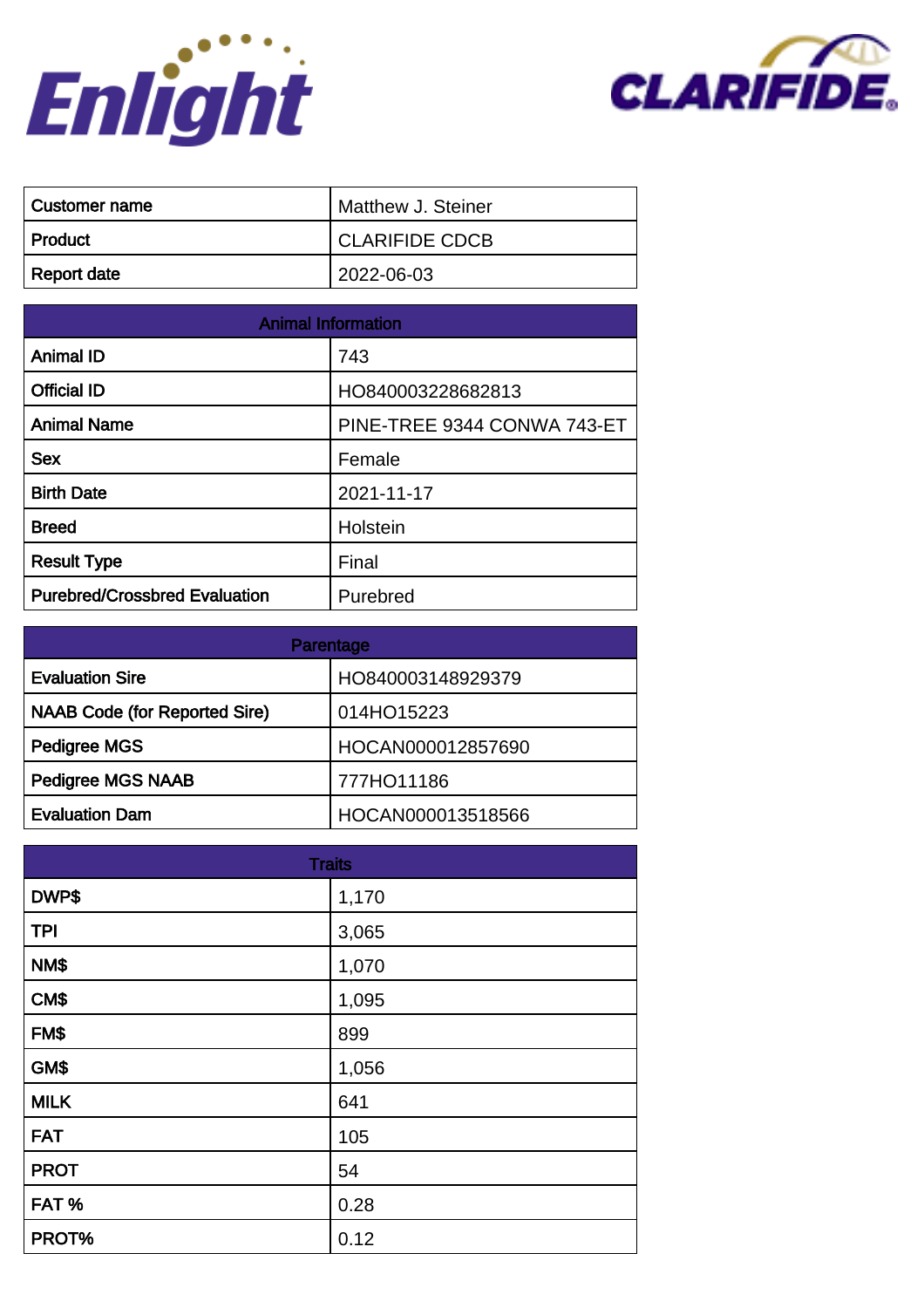| <b>FS</b>     | 106    |
|---------------|--------|
| <b>RFI</b>    | $-96$  |
| <b>FE</b>     | 268    |
| <b>SCS</b>    | 2.74   |
| <b>DPR</b>    | 1.6    |
| <b>HCR</b>    | 3.8    |
| <b>CCR</b>    | 3.4    |
| FI            | 2.3    |
| PL            | 6.6    |
| <b>LIV</b>    | 1.9    |
| Z_MAST        | 104    |
| Z_METR        | 106    |
| Z_KETO        | 104    |
| Z_LAME        | 98     |
| Z_RETP        | 100    |
| Z_DA          | 103    |
| Z_MFV         | 96     |
| Z_ABRT        | 99     |
| Z_TWIN        | 99     |
| Z_RESP        | 99     |
| Z_CYST        | 101    |
| WT\$          | 119    |
| Z_Calf_LIV    | 98     |
| Z_Calf_Scours | 105    |
| Z_Calf_Resp   | 103    |
| CW\$          | 17     |
| CDCB_MAST     | 2.7    |
| CDCB_MET      | 0.8    |
| CDCB_RP       | $-0.1$ |
| CDCB_KET      | 2.2    |
| CDCB_DA       | 0.7    |
| CDCB_HC       | 0.2    |
| CDCB_HLV      | 0.8    |
| <b>SCE</b>    | 2.4    |
| <b>DCE</b>    | 2.9    |
| <b>SSB</b>    | 7.1    |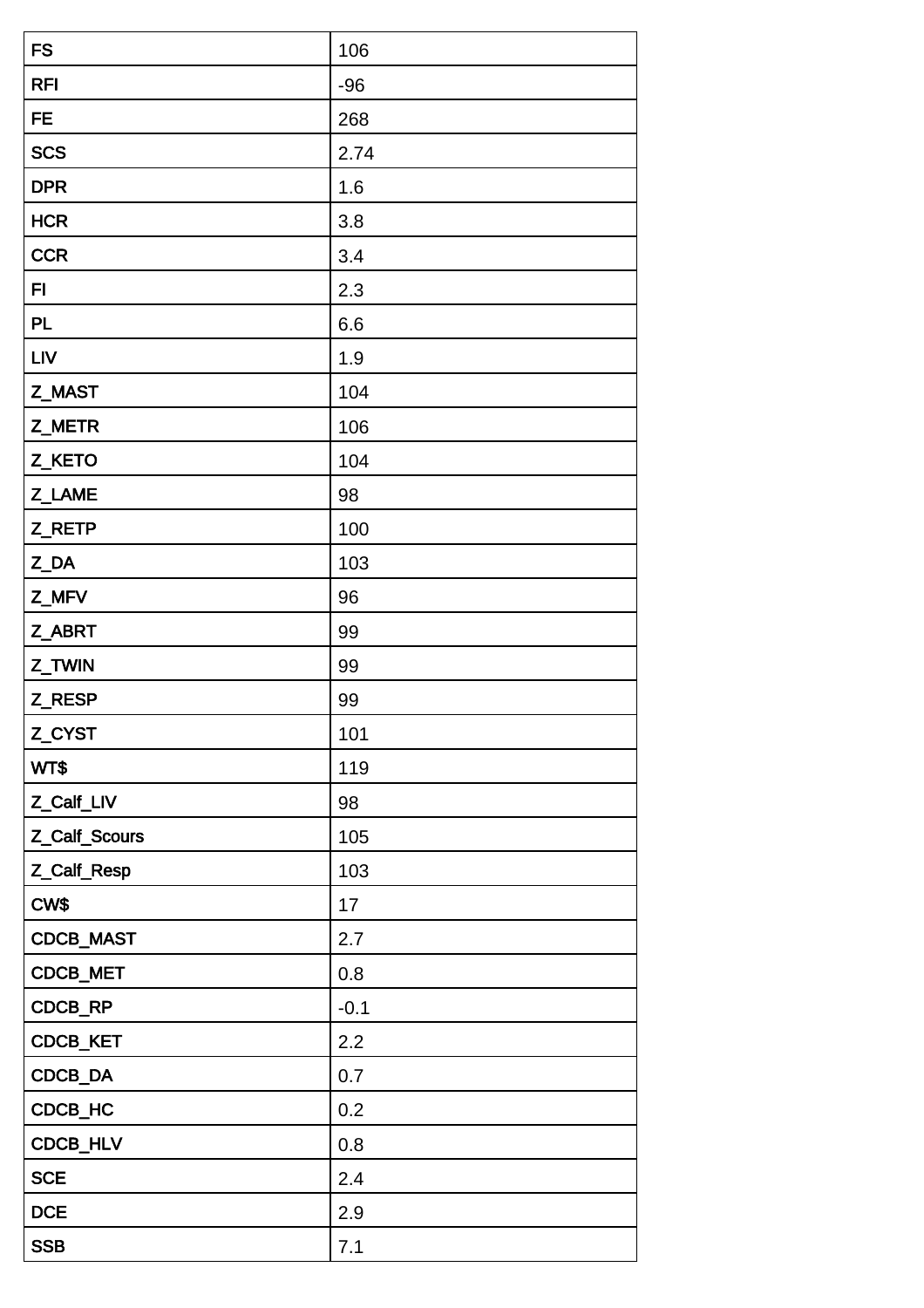| <b>DSB</b>       | 5.7     |
|------------------|---------|
| CA\$             | $-0.2$  |
| <b>GL</b>        | $-0.4$  |
| <b>EFC</b>       | 4.1     |
| <b>TYPE FS</b>   | 1.37    |
| <b>UDC</b>       | 1.26    |
| <b>BDC</b>       | $-0.07$ |
| <b>FLC</b>       | 0.64    |
| <b>ST</b>        | 0.87    |
| SG               | $-0.03$ |
| <b>BD</b>        | 0.00    |
| DF               | 0.89    |
| <b>RA</b>        | 0.37    |
| <b>RW</b>        | 0.99    |
| LS               | 0.92    |
| LR               | 0.95    |
| <b>FA</b>        | 0.22    |
| <b>FLS</b>       | 0.80    |
| <b>FU</b>        | 1.34    |
| UH               | 1.72    |
| <b>UW</b>        | 1.87    |
| UC               | 0.24    |
| UD               | 1.21    |
| FT               | 0.58    |
| <b>RT</b>        | 0.35    |
| <b>TL</b>        | 0.08    |
| <b>IND INBRD</b> | 9.7     |
| <b>FUT INBRD</b> | 11.1    |

| <b>Reliability</b>      |    |
|-------------------------|----|
| <b>NM\$ Reliability</b> | ⇁⌒ |

| <b>Genetic Conditions</b> |                  |
|---------------------------|------------------|
| HH <sub>1</sub>           | $F^{\star\star}$ |
| HH2                       | <b>E**</b>       |
| HH <sub>3</sub>           | $F^{\star\star}$ |
| HH4                       | <b>E**</b>       |